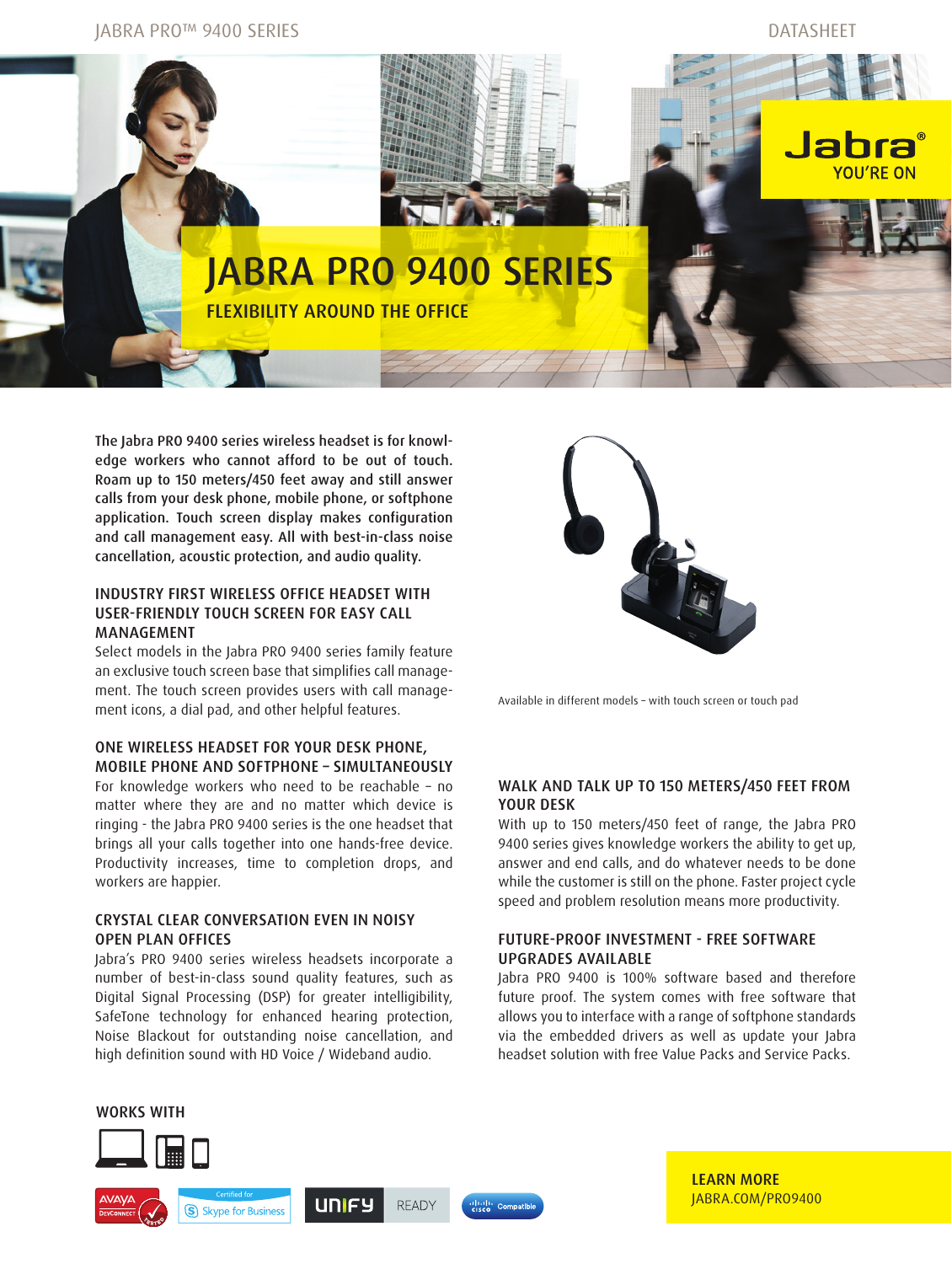| <b>JABRA PRO 9400 SERIES OVERVIEW</b> |                     |                                                                                      |                                                                                                                                                                                                                                                                         |
|---------------------------------------|---------------------|--------------------------------------------------------------------------------------|-------------------------------------------------------------------------------------------------------------------------------------------------------------------------------------------------------------------------------------------------------------------------|
| Variant                               | Variant name        | <b>Description</b>                                                                   | Designed for                                                                                                                                                                                                                                                            |
|                                       | labra PRO 9450      | Wireless Headset for Softphone<br>and Desk Phone                                     | . Mono wireless headset with dual connectivity that makes it easy to<br>handle calls from both your desk phone and softphone.                                                                                                                                           |
|                                       | Jabra PRO 9450 Flex | Wireless Headset for Softphone<br>and Desk Phone                                     | • Mono wireless headset with an extendable flex boom arm that allows<br>for perfect microphone adjustment and dual connectivity that makes<br>it easy to handle calls from both your desk phone and softphone.                                                          |
|                                       | labra PRO 9450 Duo  | Wireless Headset for Softphone<br>and Desk Phone                                     | . Duo wireless headset with dual connectivity that makes it easy to<br>handle calls from both your desk phone and softphone.                                                                                                                                            |
|                                       | Jabra PRO 9460 Mono | Wireless Headset with Touch-<br>screen for Softphone and Desk<br>Phone               | . Mono wireless headset with touchscreen optimized for office<br>personnel with dual connectivity that makes it easy to handle<br>calls from both your desk phone and softphone.                                                                                        |
|                                       | labra PRO 9460 Duo  | Wireless Headset with Touch-<br>screen for Softphone and Desk<br>Phone               | . Duo wireless headset with touchscreen optimized for contact center<br>staff with dual connectivity that makes it easy to handle calls from<br>both your desk phone and softphone.                                                                                     |
|                                       | labra PRO 9465 Duo  | Wireless Headset with Touch-<br>screen for Softphone, Mobile<br>Phone and Desk Phone | . Duo wireless headset with touchscreen optimized for office personnel<br>with triple connectivity that makes it easy to handle calls from both<br>your desk phone, mobile device and softphone.                                                                        |
|                                       | labra PRO 9470      | Wireless Headset with Touch-<br>screen for Softphone, Mobile<br>Phone and Desk Phone | . Mono wireless headset with touchscreen optimized for office<br>personnel with triple connectivity that makes it easy to handle calls<br>from both your desk phone, mobile device and softphone<br>■ Excellent Noise Canceling with Jabra Noise™ Blackout microphones. |

Not all variants are available in all countries. Please go to [www.Jabra.com](http://www.Jabra.com) for availability.

# JABRA PRO 9400 PRODUCT BENEFITS



#### Crystal Clear Sound

*Digital Signal Processing for clearer sound* Clear sound is essential for a good conversation not to mention call efficiency and accuracy. Digital Signal Processing (DSP) in Jabra audio devices will remove background noise and echo as well as protect the user against sudden high peaks in volume. Call handling time and potential misunderstandings are significantly reduced.



# HD Voice – Wideband Audio

*High quality audio for crystal clear conversations* Enjoy high-definition sound with HD Voice and get crystal clear, intelligible communication. You get life-like, vibrant conversations where you can focus on the content and don't have to struggle to understand what the person on the other end of the line is saying.



### Jabra Software Applications

*Easy device configuration and softphone integration* Customize and control your audio device settings with Jabra's software applications. You get full integration and remote call control with the latest generation of softphones.



#### Multi-device Connectivity

*Manage all your calls from one single headset* Multi-device connectivity technology lets you manage phone calls from several different devices such as desk phones, tablets, PCs and smartphones, with one single headset. You get greater flexibility and enhanced user experience.



## PeakStop™

*Safe sound and superior hearing protection*

PeakStop technology immediately removes potentially harmful loud sounds or tones before they reach your ears and keeps the sound level within the safe range to protect your hearing.



### Remote Asset Management

*Remote mass deployment and device management* Configure and implement the company's audio devices 100% remotely from one central point. You get the latest features and functionalities on one go with Jabra Xpress, a web-based solution. You can also get a complete overview of all Jabra audio devices installed in the IT network with Jabra Xpress' asset management component.



### Remote Call Control

*Seamless integration between your phone and headset* Answer and end calls on the Jabra audio device with seamless integration between your phone and headset. The remote call control gives you the power to multitask and be productive. With a Jabra wireless audio device you can control your call even when you are away from your desk.



#### SafeTone™ *Enhanced hearing protection*

Jabra SafeTone includes Jabra PeakStop and Jabra IntelliTone™, the enhanced hearing protection technology. Benefit from clear, crisp and automatic limitation of average volume exposure during your workday according to acoustic standards and regulations. A feature that offers you significant confidence, safety and comfort while enhancing the quality of your communication.

### Smartphone & Tablet Ready

*Ready for use with the latest smartphones/tablets* Your Jabra device is designed with future-ready technology to be fully compatible with the latest smartphones and tablets on the market.